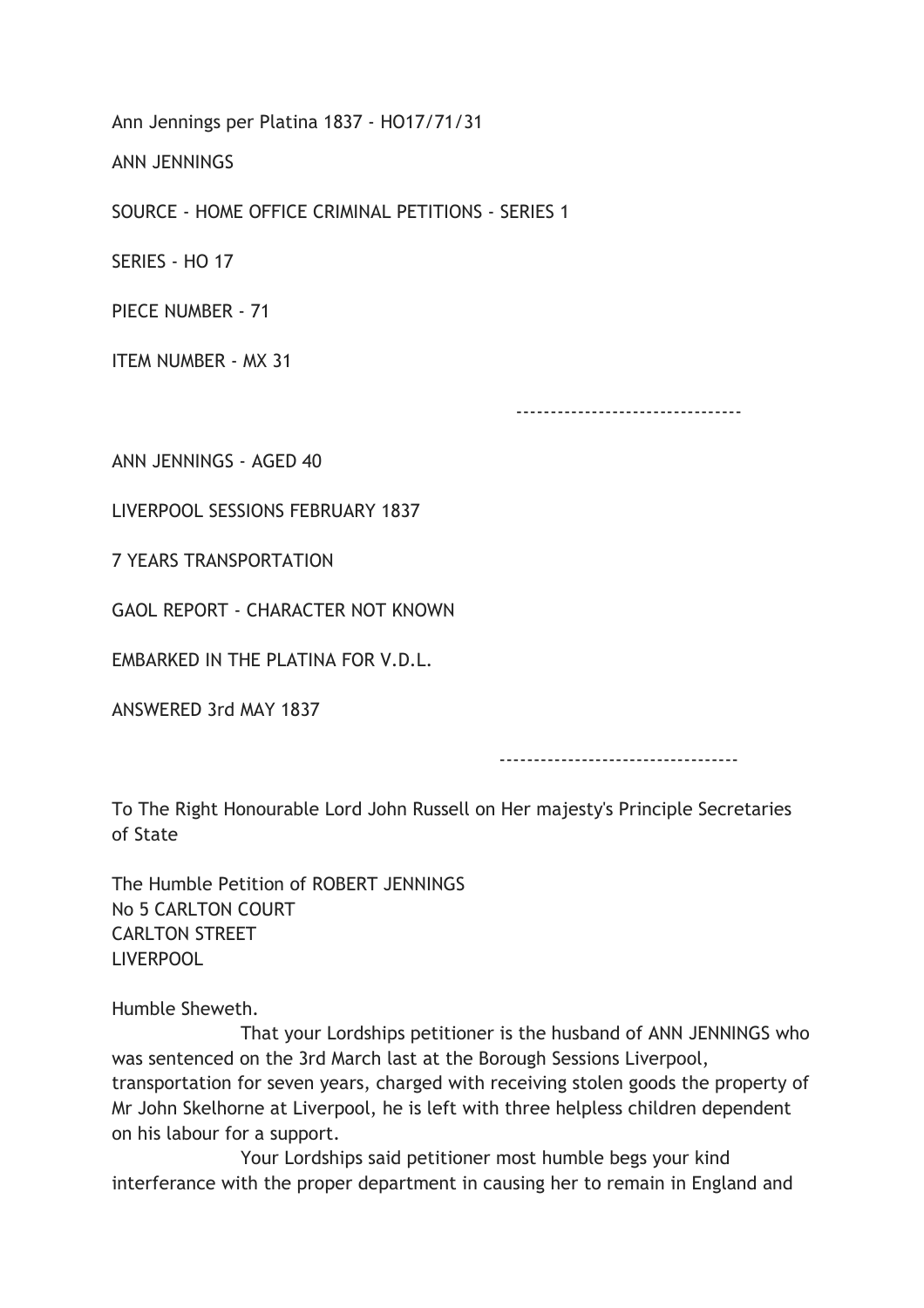not sent across the seas, she is now in the Borough Gaol at Liverpool.

 Should your Lordships said petitioner be so fortunate as to meet with your Lordships approbation in granting this his request, he with that of his wife and helpless family as in duty bound will ever pray.

Your Lordships most obedient and very humble servant

Robert Jennings 3rd April 1837

------------------------------

Liverpool 3rd April 1837

To Lord Sandon MP

We the undersigned beg most respectfully to recommend the annexed petitioner ROBERT JENNINGS to your Lordships notice and believe him worthy of your kind interference in behalf of his wife ANN.

> We are with due respect Your Lordships Most humble servants

Robert Omann - Surgeon - 31 Regent Street John Davis - Pensioner - 31 Regent Street Thomas Talbot - Shipsmith - 8 New Milk Street John Corkhill - Shipwright - 13 George Street William Cabin - Timber Merchant - 3 Light House Street Thomas Page - Shipwright - 15 Bath Street William Oakes - Cooper - 12 Goldsmiths Row William Parkinson - Cooper - Buck Lane Joseph Roach - Shipwright - Nailer Buildings High Street Edward Partridge - Horse Dealer - 19 Regent Street

----------------------------

Lord Sandon presents his compliments to Mr Phillips and begs to [transmitt] for the compassionate consideration of Lord John Russell, the enclosed petition of ROBERT JENNINGS of Liverpool; praying that the sentence of transportation for seven years passed upon his wife ANN JENNINS, at the late sessions at Liverpool, may under the peculiar circumstances of her fate, be commuted for confinment for a limited term in this [country]

2 Flugen Street